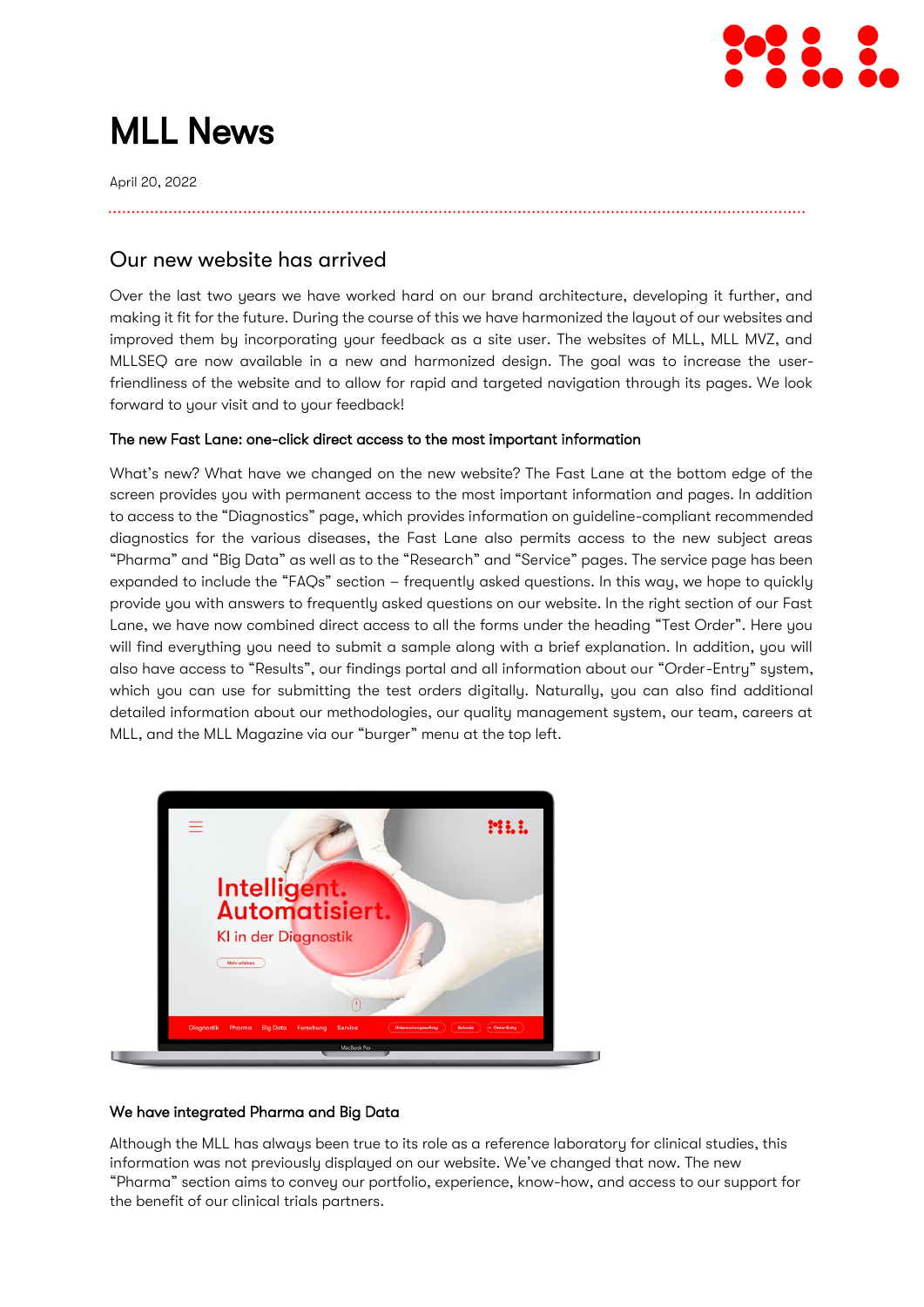

We have also integrated "Big Data", which provides the link to MLLi, a sister company of MLL. Through our sister company MLLi, which is built on "Big Data", we offer our variant interpretation service and various tools for everything to do with NGS – next-generation sequencing.

## Familiarity and togetherness of all MLL websites

In addition to greater website user-friendliness, the focus has been on a new brand architecture for MLL. For almost 17 years now, MLL has stood for knowledge, courage, pushing boundaries, and the responsibility that we tackle head on every day with our work. We live up to these values not only at MLL but also at all our sister companies – with every task that we accept and manage. Our new brand architecture extends this to all areas of the company, which now clearly show that they go together as one: through both the company abbreviation MLL and its associated websites, which all function in the same way with regard to design and navigation. You will immediately feel at home on all our websites – mll.com, mll-mvz.com, and mllseq.com – and recognize them as part of the MLL family. We look forward to your virtual visit.



Author: Dr. rer. nat. Manja Meggendorfer

# Validation of the laboratory-specific conversion factor for *BCR*::*ABL1* p210

The standardization of *BCR*::*ABL1* quantification according to the international scale (IS) is of great importance for managing [chronic myeloid leukemia \(CML\).](https://www.mll.com/chronische-myeloische-leukaemie-cml/chronische-myeloische-leukaemie-cml) The laboratory-specific conversion factor required for this is redetermined annually during quality assurance rounds. Over the last five years, MLL has been a member of the EUTOS project, in which, among other things, a procedure was developed to allow each and every laboratory to determine its own conversion factor in the future. We have collected the most important results of the project for you plus its associated future innovations.

Monitoring molecular response using reliable *BCR*::*ABL1* quantification is essential for patients with chronic myeloid leukemia (CML) who are undergoing tyrosine kinase inhibitor therapy. The standardization of *BCR*::*ABL1* quantification according to the international scale (IS) is of particular importance for managing the disease in each patient. It is used to compare the analytical results with the guidelines and recommendations of the European Leukemia Network (ELN) while also enabling the results to be compared between different laboratories.

MLL has been setting the standardized value *BCR*::ABL1<sup>IS</sup> since 2011, which is calculated as follows:

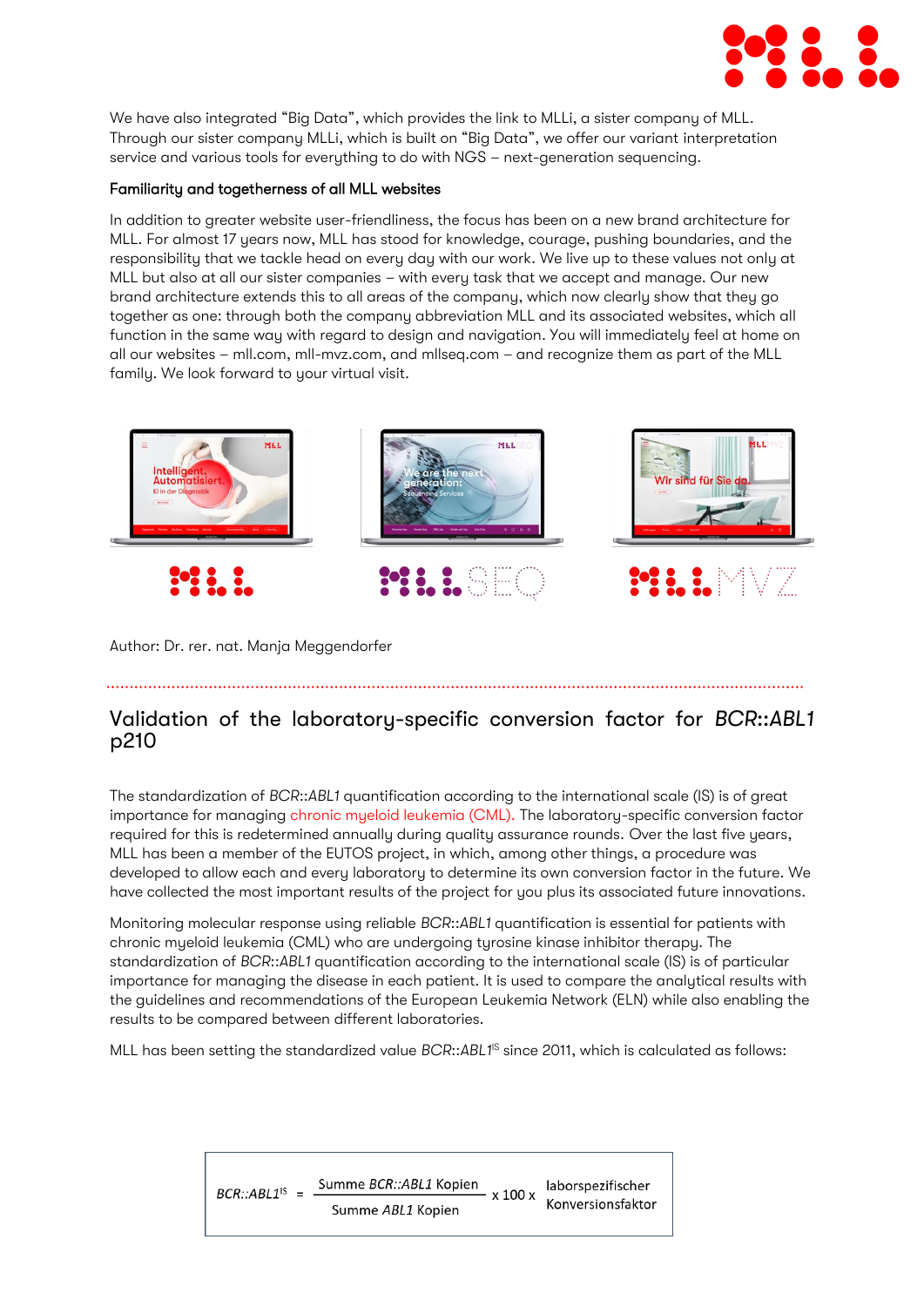

The laboratory-specific conversion factor is determined annually during a quality assurance round. Until now, this has involved the time-consuming exchange of samples with other reference laboratories. Between 2016 and 2021, MLL was a member of the EUTOS (EUropean Treatment and Outcome Study) project, an initiative of ELN and Novartis Oncology.

The main objectives of the study were:

- Optimization of current examination methods in CML
- Improvement of therapeutic outcomes
- Standardization of molecular follow-up in CML therapy
- Attainment of universal comparability of findings between different laboratories

Among other things, the EUTOS project investigated the use of a secondary *BCR*::*ABL1* reference panel based on lyophilized cells for determining and validating IS conversion factors. This reference material is traceable to the primary WHO international genetic reference panel for quantifying *BCR*::*ABL1* translocation (Cross et al., Leukemia 2016). It consists of five components, each containing lyophilized cells that correspond to a specific *BCR*::*ABL1* expression level (Figure 1).

Results of the EUTOS project (excerpt):

- Secondary reference panels can be used successfully for identifying and validating conversion factors.
- The use of secondary reference panels is equivalent to exchanging samples and is significantly less complex.
- Using secondary reference panels is recommended for independent validation of the laboratory-specific conversion factor.

The examination panel used in the study is now commercially available and can be obtained by laboratories for self-validation of their conversion factor (currently, the only supplier is AcroMetrix™ *BCR*::*ABL1* Panel, Thermo Fisher Scientific, Figure 1).

| <b>Panelkomponente</b> | <b>Zielwert<sup>1S</sup></b> |
|------------------------|------------------------------|
| <b>Panel A</b>         | 10 % BCR-ABL/ABL             |
| <b>Panel B</b>         | 1 % BCR-ABL/ABL              |
| Panel C                | 0,1 % BCR-ABL/ABL            |
| <b>Panel D</b>         | 0,01 % BCR-ABL/ABL           |
| <b>Panel E</b>         | 0,0032 % BCR-ABL/ABL         |

Figure 1: Components of the AcroMetrix™ *BCR*::*ABL1* panel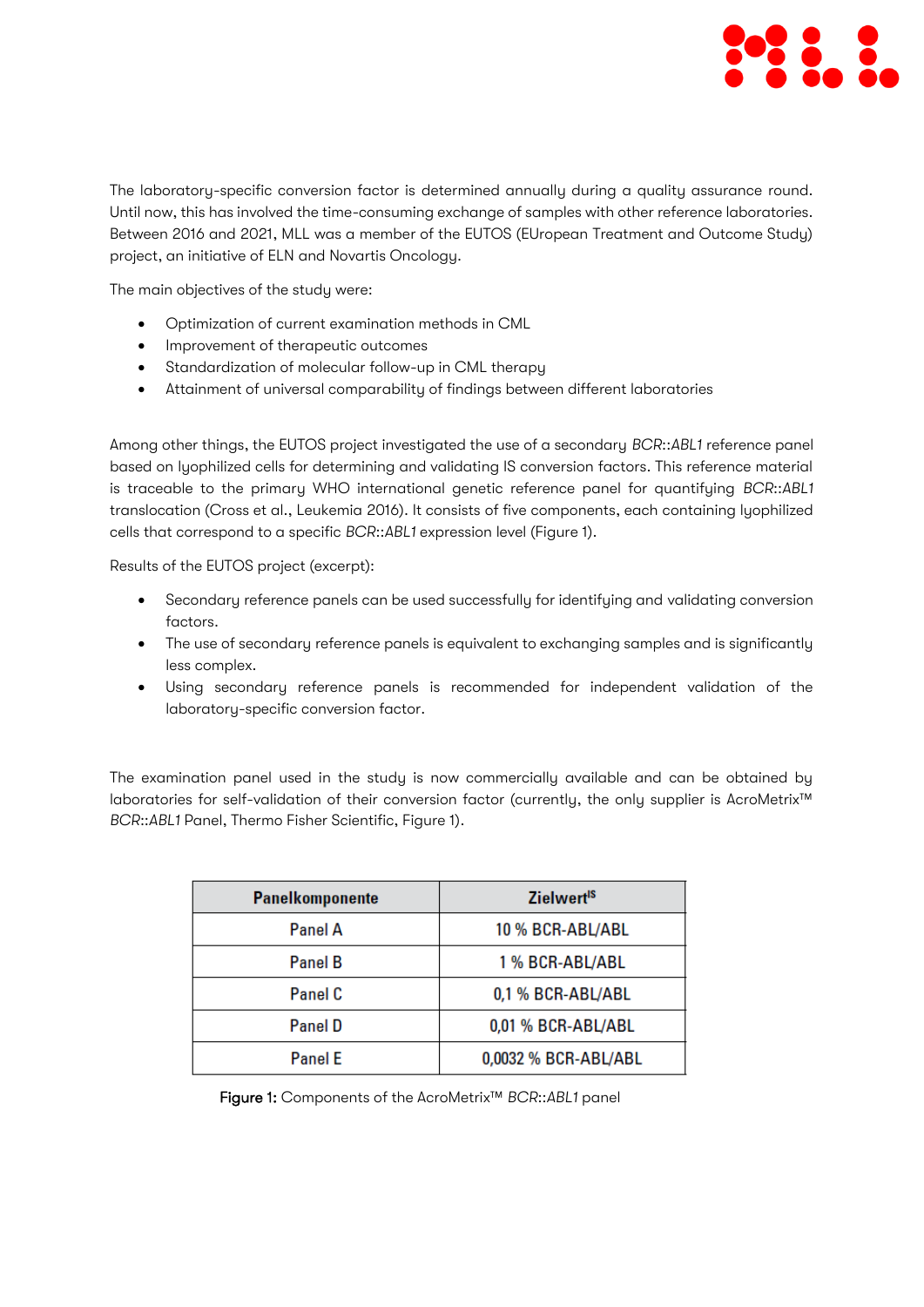

Starting this year, MLL will be validating the laboratory-specific conversion factor annually according to EUTOS recommendations using the AcroMetrix™ *BCR*::*ABL1* panel. Over the coming months, the data for 2022 will be gathered according to the diagram in Figure 2.



Figure 2: Schematic view of the validation of the laboratory-specific conversion factor. The RNA gets extracted from each of the five panel components. Half of each is used for cDNA synthesis on two different days, resulting in ten measurement points (two on each expression level) from each AcroMetrix™ *BCR*::*ABL1* panel. This procedure takes place three times at one-month intervals, meaning that a total of 30 measuring points are recorded.

The EUTOS consortium provides a calculation template for determining the conversion factor according to the criteria on its website [\(https://www.uniklinikum-jena.de/eutos/Downloads.html\)](https://www.uniklinikum-jena.de/eutos/Downloads.html). The individual conversion factor is determined by entering the measured values. In the future, this calculation will replace the certificate issued annually by EUTOS.

The newly validated conversion factor will be published on the MLL homepage, after which it can be used to calculate the *BCR*::ABL1<sup>IS</sup> for the CML progressions for one year.

Author: Dr. rer. nat. Sandra Weißmann

The contact point for all departments – the MLL Secretariat – introduces itself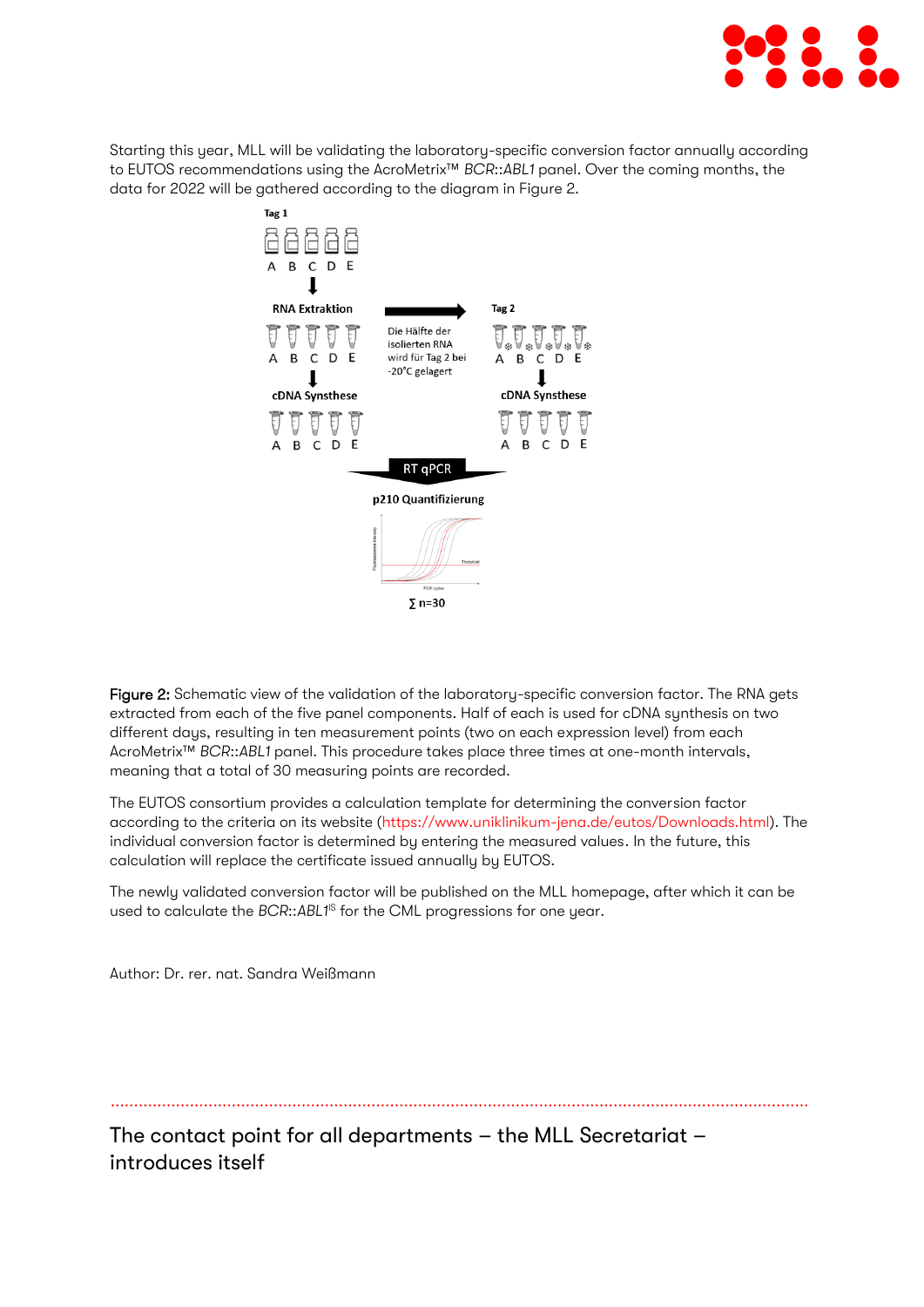

Every day, the MLL team works together to provide patients worldwide with the best possible therapy through rapid and targeted leukemia diagnostics. But what exactly does the day-to-day work of the more than 200 employees look like? What departments and areas are there? Our magazine series, "MLL introduces itself", provides you with an insight into our laboratory, with the third section introducing you to our secretariat.



The central interface within MLL is the secretariat. For the large number of samples that come in every day, the secretariat acts as a contact point both for external calls as well as for numerous various internal issues. Reliability is the top priority here, in order to provide every caller and all areas and specialist departments with binding and perfectly satisfactory assistance.

## The employees on the secretariat team

The secretariat team consists of nine employees who, thanks to their top level professional and social competence, provide a solid backbone for MLL and are also a central interface for the referring doctors and diverse business partners. The focus of our work – as for the entire MLL team – is always the patient. The secretariat staff members include a telephone operator who handles issues raised by clients over the phone each day. Ms. Anja Neumayer is in charge of the secretariat.

#### An ordinary unusual working day

Everyday work at the secretariat is diverse and extremely varied, with hardly any day being like another. Of course there is also routine work, such as mail processing, telephone support for clients, or the writing of physician reports. There are many other tasks as well, which might include booking travel, organizing external and internal events, preparing and following up on company doctor visits, coordinating duty rosters, or managing the various conference rooms. In addition, the team also works with various departments, such as accounting and human resources, and supports the [receipt](https://www.mll.com/en/good-findings-start-with-preanalytics-our-sample-receipt-introduces-itself)  [of samples.](https://www.mll.com/en/good-findings-start-with-preanalytics-our-sample-receipt-introduces-itself) The working day in the secretariat is therefore extremely varied and never gets boring. No two days are ever the same.

#### Music of the future

The COVID-19 pandemic has shown us how fast-paced the world has now become. While three years ago it was still quite unusual to plan or attend hybrid congresses, it seems to have become quite normal now. Digitalization is progressing more and more, and we are now having to keep pace with it to remain "state-of-the-art". Whatever the task, we will try our best every day to do the extraordinary, to help the sick, and to keep our finger on the pulse of technological process.

Author: Ania Neumauer